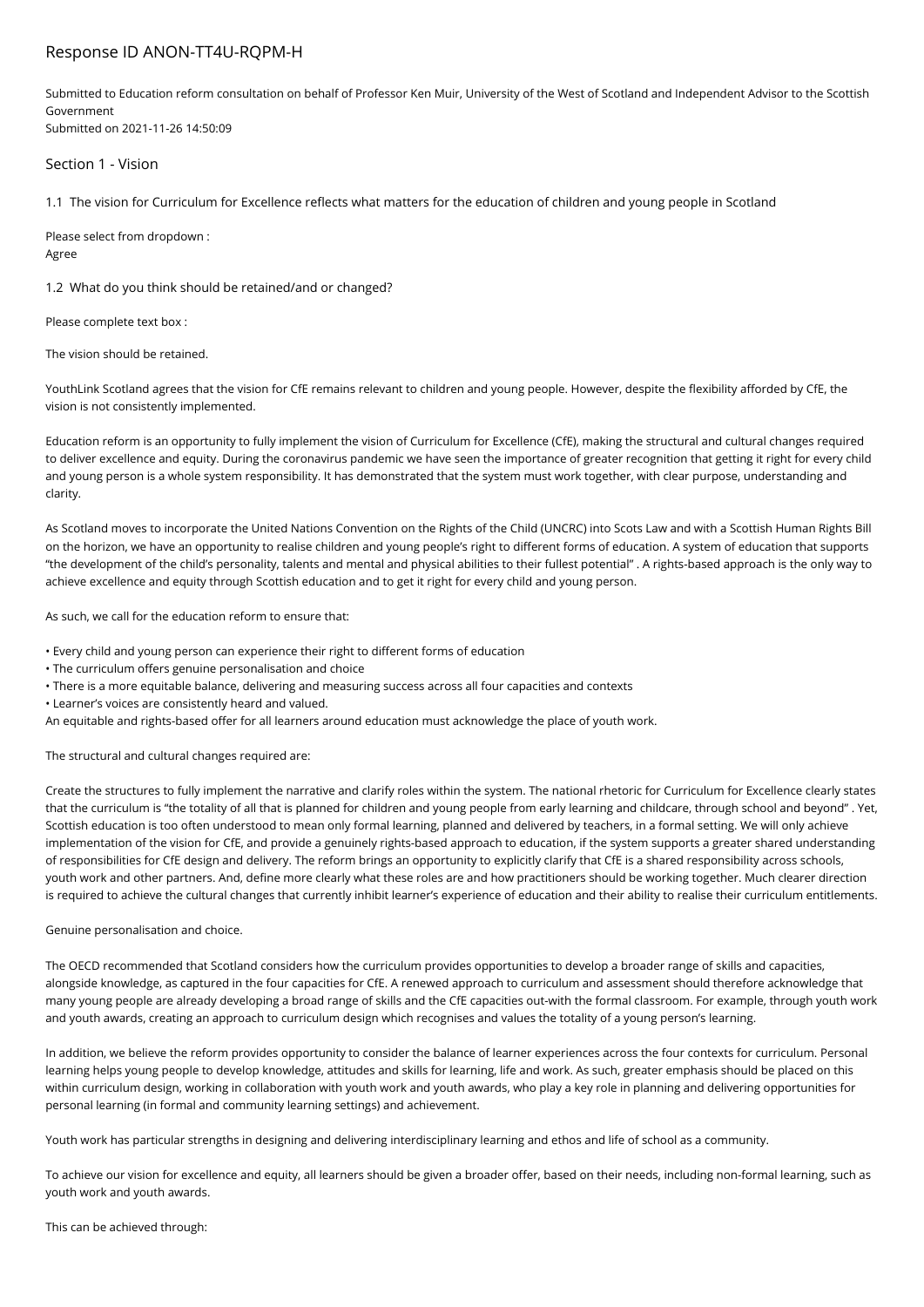• Clearer guidance for all leaders regarding collaboration in curriculum design, including greater alignment between community and school planning

• A rights-based curriculum offer for all learners, including access to learning through youth work, both in a formal setting and in the community • A curriculum and assessment agency which demonstrates the value of learning out with the formal setting and recognises youth awards as valid evidence of achievement

• Increasing access to opportunities to develop skills and achieve, through the context of personal learning - clarify the role of youth work and youth awards in providing opportunities for personal learning and achievement, in addition to enhancing other aspects of the curriculum • Ensuring every learner can access outdoor learning as part of their CfE experience.

• Greater balance across the four capacities in senior phase.

Redefine success and how we measure it.

We support the Scottish Government commitment to develop approaches to qualification and assessment which are better aligned with the four capacities. However, this goes hand-in-hand with a renewed approach to curriculum design. We can't assess across the four capacities without increasing opportunity for young people to learn across the capacities. To make it work, we need to recognise and value young people's learning, skills development and achievements across contexts and settings. Moreover, we need bold, courageous policy that connects education to Scotland's future skills needs .

The process must include consideration of how we work across the system to capture skills and attitudes, alongside knowledge, to help young people understand their progress. Learning and progress through youth work needs to be included to measure across all 4 capacities and to collect a broader range of measures such as health and wellbeing, which is a priority theme in the upcoming National Youth Work Strategy (2021-2026) for Scotland, alongside skills and achievement.

Further, using the National Youth Work Outcomes and Youth Work Skills Framework , youth workers are able to support young people to track their progress and skills development across all four capacities. This includes facilitating self-assessment and/or self-reflection. This of itself is an important discipline, empowering young people to be active in their own learning. The Youth Work Skills Framework is mapped to CfE and could be developed further as a common language to measure progress across stages and sectors. Youth awards should also be re-stated as a valuable pathway to develop and demonstrate skills and achievements.

We know that young people's employment has been negatively impacted by the coronavirus pandemic, and that young people remain concerned about their future prospects . As such, a structural and cultural change across the education, skills and employability system is required to ensure we prepare young people to work towards and into sustained employment. This includes supporting young people to recognise and value the totality of their knowledge, skills and attitudes. An assessment system which only captures formal attainment and achievements does not represent a rights-based approach. The system should work together to further build capacity across youth work and schools, to develop a shared language and understanding supporting young people across different contexts and settings.

Young people's voices are consistently heard and valued:

We support the steps being taken to ensure that learner voice is central to the reform process with greater focus placed on learner participation beyond the reform, to deliver a rights-based approach to education. Crucially, youth participation is embedded within youth work in Scotland. It is one of the National Youth Work Outcomes and youth workers have particular skills and expertise in supporting children and young people to participate in their own learning and in the life and work of their school and wider community.

The review is an opportunity to strengthen recognition of youth work's role in supporting engagement of young people in the reform process and helping the wider system understand the needs and views of young people into the future. This includes engaging with those experiencing poverty and inequality, where relationships and long-term support are key to a more equitable education system. This in turn will help ensure Scottish Government's commitments on reducing the poverty related attainment gap are achieved . We must ensure young people are genuinely involved in their learning and encouraging them to become critical thinkers must be more tightly embedded as part of the curriculum experience for all learners. Youth work can lead in this area of work by sharing practice and encouraging improvement.

However, this requires significant and consistent investment in youth work infrastructure, which is another of six key themes identified by young people and youth workers as part of the co-production of the upcoming National Youth Work Strategy (2021-2026). For the strategy to be successful it needs to be aligned across public policy areas where youth work does so much to support policy aims, including most significantly as an integral partner within any renewed education system.

# Section 2 - Curriculum and Assessment

2.1 Curriculum for Excellence provides a coherent progression in the journey of learners (3-18 and beyond) that gives them the best possible educational experience and enables them to realise their ambitions.

Please select from dropdown: Agree

2.2 Please share what you believe currently contributes to a coherent progression.

### Please complete text box:

Coherent progression, providing learners with the "best educational experience and enables them to realise their ambitions" is supported by young people having every opportunity to develop the knowledge, skills and attitudes across the four CfE capacities. This includes where learning is equally available across the four contexts for learning and setting. Our experience shows that where youth work is part of the learner journey, there is greater personalisation and choice, providing coherence across stages and settings.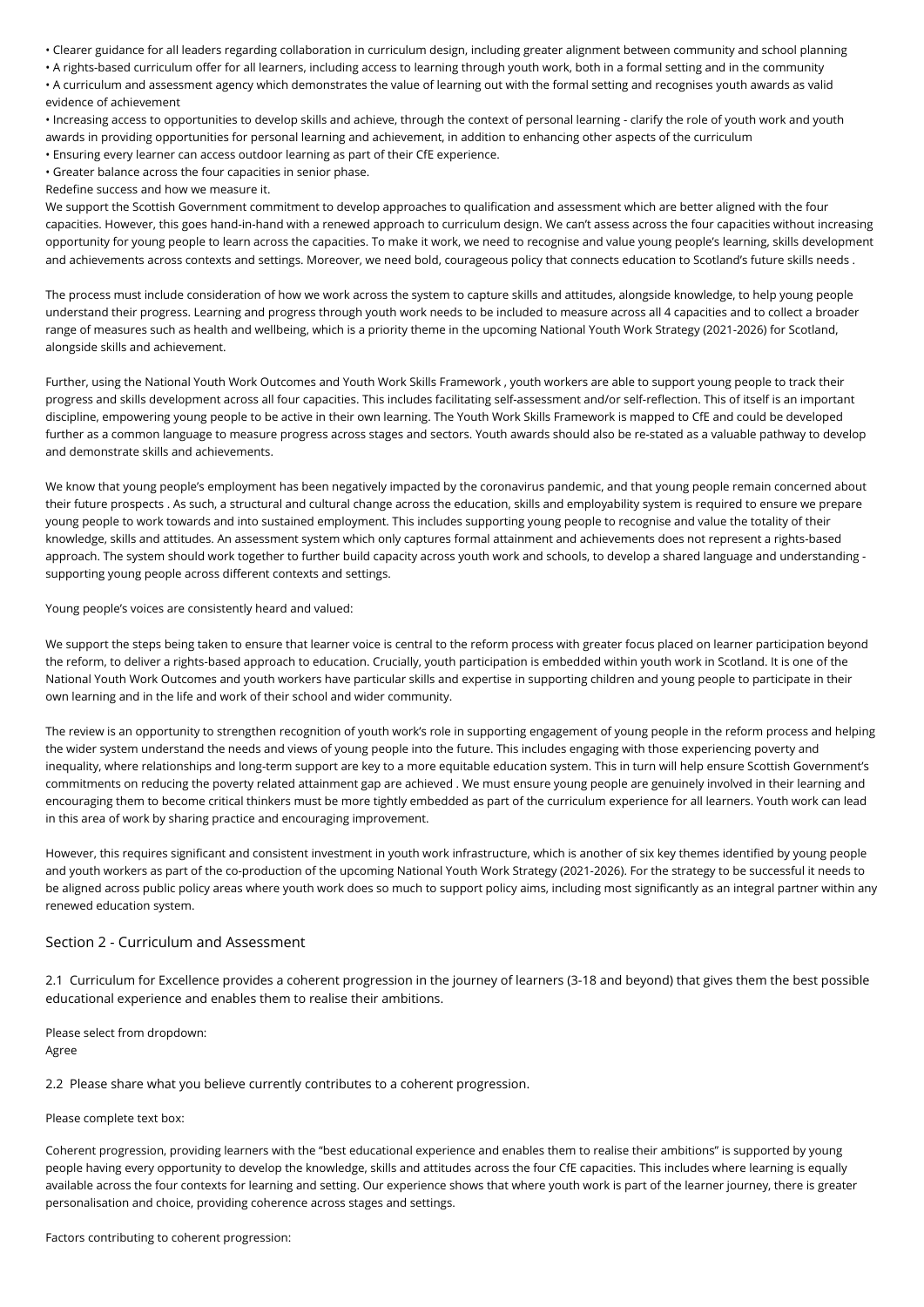- Coherent curriculum offer across community and school
- Access to learning through youth work in a formal setting and in the community
- Opportunities through youth work to develop skills and achieve, through the context of personal learning and other aspects of the curriculum
- Promotion and access to outdoor learning as part of the CfE experience.

2.3 Please share ideas you may have to improve learner progression across stages and sectors.

Please complete text box:

- Greater alignment between CLD and school planning
- Better recognition of non-academic/non-formal learning e.g. youth work/youth awards in providing progression routes across BGE and senior phase
- Broader curriculum offer in secondary to provide a coherent experience with primary (where there is greater scope to explore CfE)
- A shared approach to measuring progress will support greater coherence across stages, contexts and settings

• Resourcing and capacity to support sectors to work together to ensure coherence, including with community, post-18 education, learning and employability.

3.1 In practice, learning communities are empowered and use the autonomy provided by Curriculum for Excellence to design a curriculum that meets the needs of their learners.

Please select from drop down: Neither Agree/Disagree

3.2 Please share ideas you may have on what is needed to enhance this in future.

#### Please complete text box :

There will be variable interpretations on what is meant by learning communities, particularly between youth work and schools. As outlined earlier, there is insufficient clarity across the system regarding youth work's role in designing a CfE and that youth work is an essential part of the learning community. There also needs to be more joint planning of curriculum across schools and community/youth work.

Despite an empowered system, school leaders do not currently have full autonomy. For example, the current assessment/accountability framework puts pressure on schools to deliver an exams/academic focused curriculum. From a youth work perspective, the youth work curriculum is designed to meet the needs of learners. In a school setting, the sector's ability to meet learner's needs remains too dependent on limited resources and the value placed on youth work by an individual head teacher.

To enhance flexibility in curriculum design to meet the needs of all learners, we need:

- A clearer and more inclusive understanding of what the community around the school means
- A greater understanding among formal education that youth work designs and delivers CfE
- Better joint planning across youth work and schools
- A system that creates a more equal power balance across the learning community.

4.1 The creation of a Curriculum and Assessment Agency will help to address the misalignment of curriculum and assessment

Please select from dropdown: Agree

4.2 Please share your views of the potential advantages of establishing such an Agency.

#### Please complete text box:

The creation of one agency to support curriculum and assessment, provides an opportunity to recognise and value the totality of young people's learning, skills development and achievements across CfE (i.e. across contexts and settings, both formal and informal learning). It would help ensure that each learner has the opportunity to develop and have their progress measured across the four capacities – measuring progress across 'Confident Individuals, Responsible Citizens and Effective Contributors in addition to successful learners. It would be advantageous to ensure that youth work practitioners are included in the development and review of curriculum and assessment, supporting and increasing collaboration in design and assessment. There will also be benefit to having a greater range of success measures and recognition of achievement in the one place.

The process must include consideration of how we work across the system to capture skills and attitudes and knowledge, to help young people understand their progress. Learning and progress through youth work and youth awards needs to be included to measure across all 4 capacities and to collect a broader range of measures such as health and wellbeing. As mentioned, using the National Youth Work Outcomes and Youth Work Skills Framework, youth workers are able to support young people to track their progress and skills development across all four capacities. This includes facilitating self-assessment and/or self-reflection which in itself is an important discipline to have and further empowers young people to be active in their own learning. The Youth Work Skills Framework is mapped to CfE and could be developed further as a common language to collaborate across the system. This could help create a person-centred approach to understanding learner progression across stages and sector. Youth awards should also be further acknowledged as a valuable pathway to develop and demonstrate skills and achievements.

We know that young people's employment has been negatively impacted by the coronavirus pandemic and that young people remain concerned about their future prospects . As such, a structural and cultural change across the education, skills and employability system is required to ensure we prepare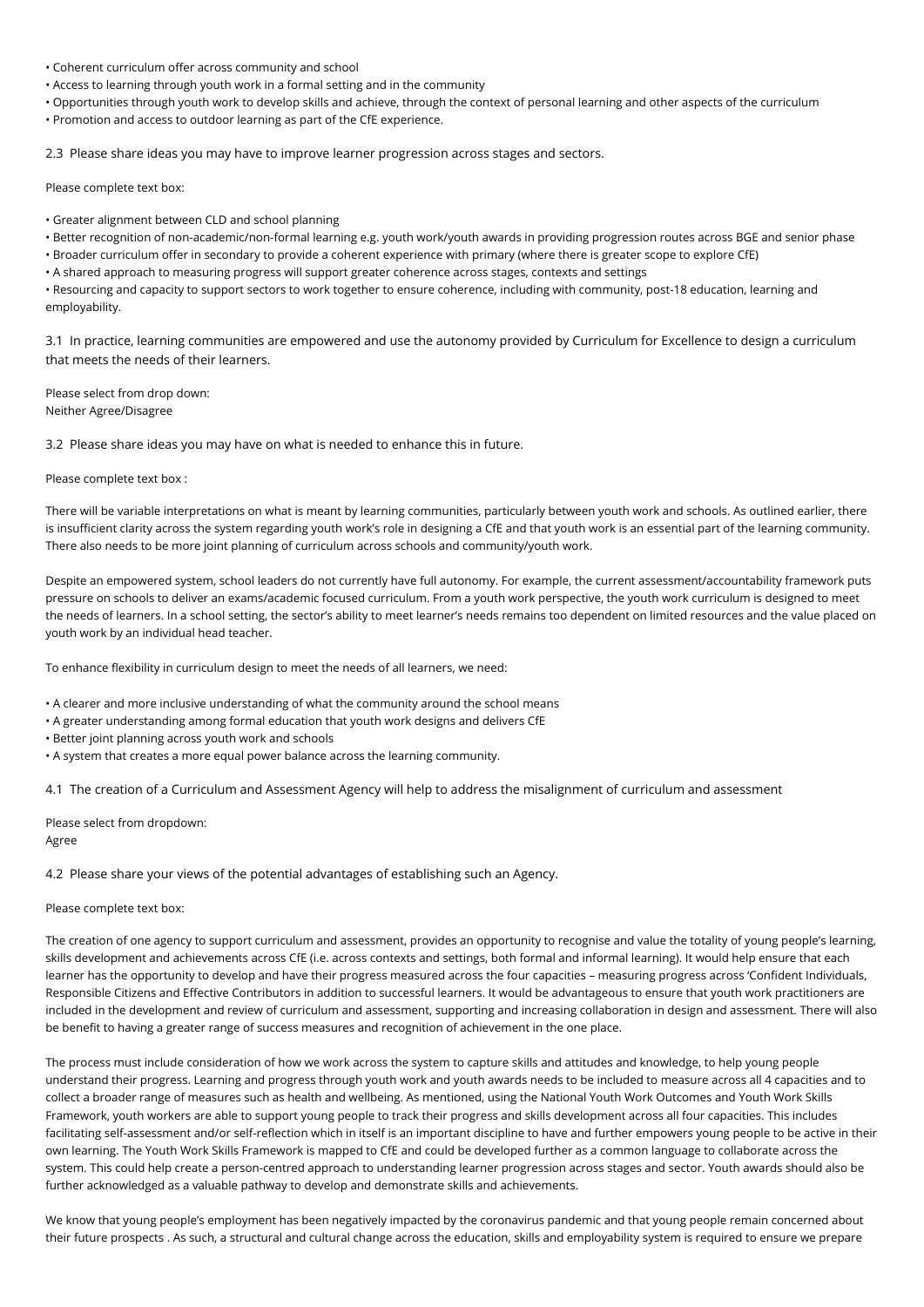young people to work towards and into sustained employment. This includes supporting young people to recognise and value the totality of their knowledge, skills and attitudes. An assessment system which only captures formal attainment and achievements does not represent a rights-based approach. The system should work together to build capacity across youth work and schools, developing a shared language and understanding, supporting young people across different contexts and settings.

4.3 Please share your views of the potential disadvantages of establishing such an Agency.

Please complete text box :

Our concern would be that this agency could only be effective if it includes youth work practitioners in both curriculum design and assessment. A new agency needs to support the implementation of CfE as broader than schools.

YouthLink Scotland are seeking clarification on how this agency would embed youth awards and other recognised assessment approaches that are not 'SQA' qualifications, or currently benchmarked to the SCQF. Our concern is this proposed reform (as reflected by the following question) remains focused on formal learning and assessment.

5.1 The full breadth of existing SQA qualifications play an important part of the curriculum offered by secondary schools.

Please select from dropdown: Neither Agree/Disagree

5.2 Please identify the main factors, if any, that support a broader range of SQA qualifications being included in the curriculum in secondary schools.

# Please complete text box:

National qualifications only make up a small percentage of the SQA qualifications being delivered in schools. While SQA qualifications play an important role, many of our youth work networks, particularly the awards network , remain concerned that the breadth of qualification opportunities available to young people are not clearly reflected in the direction of travel of the consultation.

We would ask that the question is framed differently going forward as by only focusing on SQA qualifications and not the benefits of/need to support a broader range of other qualifications, such as youth awards, that help young people develop and assess progress across all four capacities, the scope of the reform is limited in its framing. A broader range of qualifications and awards (not just SQA) should therefore be included in the curriculum in secondary schools as a right and accessible to all young people.

5.3 Please share any ideas you may have on what is needed to enhance the role of a broader variety of qualifications in the curriculum in secondary schools.

### Please complete text box:

• Refocus curriculum to ensure deliver equally across all four capacities, particularly in senior phase and work with the partners who are best placed to support this aim

• Redefine assessment to measure and value progress across all four capacities

• Raise awareness of the role and value of youth awards – among teachers, young people, employers, universities/colleges and the skills they help recognise

- Challenge cultural norms
- Revise the tariff point/weighting system where schools are encouraged towards higher rated qualifications
- Resources/capacity needed to deliver
- A system-wide approach to supporting learner profiling will support use of a broader range of qualifications
- What review will be considered of Insight? Tariff weighting is a big factor influencing the choices of pupils.

6.1 Technologies are fully and appropriately utilised as a support for curriculum and assessments.

Please select from dropdown: Agree

6.2 Please share any comments you may have on the use of technologies to support curriculum and assessments, and what could be done to deliver improvements.

# Please complete text box :

Any developments need to continue to address accessibility issues for young people and other education practitioners. Consideration should be given to the infrastructure needed to effectively use technology across sectors delivering CfE, ensuring equal value and opportunity to use technology across settings. All educational practitioners should have equal access to the use of technologies with young people. As an example, previous experience of Glow is not favourable for youth work and CLD practitioners.

7 Please share any additional comments you have on curriculum and assessment.

Please complete text box: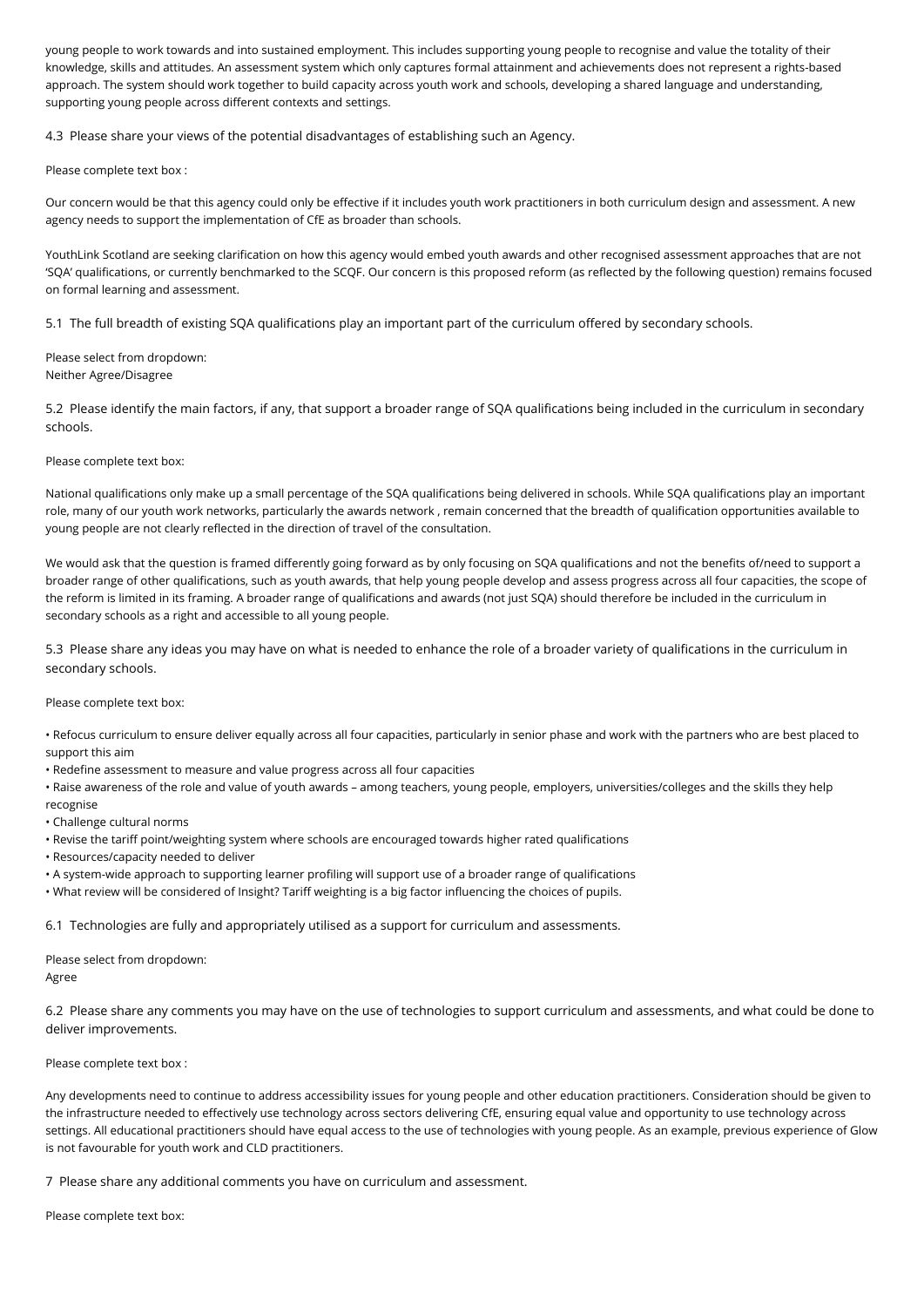We remain concerned that this reform looks like a reform of schools, rather than CfE/education. We have already shared with the reform team, including the evidence of youth work's contribution to CfE at raising attainment and closing the poverty-related attainment gap during the coronavirus pandemic . We strongly believe that this reform can deliver the vision, within a strong rights-based approach to education. However, this can only be done, if the role of youth work in curriculum and assessment is given due weight.

# Section 3 - Roles and Responsibilities

8.1 There is clarity on where the responsibilities for the strategic direction, review and updates for Curriculum for Excellence lie.

Please select from dropdown: Neither Agree/Disagree

8.2 Please indicate where you think the responsibilities for the strategic direction, review and updates for Curriculum for Excellence should lie.

Please complete text box:

Responsibility for strategic direction, review and update should not lie with delivery agencies (i.e. Education Scotland should support learning and teaching, however not also be responsible for strategic direction and review). We would like to see an overarching body responsible for education/learning, reflecting and supporting the shared responsibility for CfE.

An agency responsible for overseeing CfE must be inclusive and representative of the non-formal practitioners and settings involved in CfE. This includes incorporating evidence and insight from youth work within the accountability framework, also informing review and updates.

9.1 There is clarity on the roles played by national agencies and other providers for responding to needs for support with curriculum and assessment issues.

Please select from dropdown : Disagree

9.2 Please share which aspects of the support currently provided by national agencies and other providers is working well.

Please complete text box :

• Education Scotland – responds well to support with curriculum/learning/teaching.

• SQA.- have worked I partnership with the sector to produce new frameworks and qualifications for youth work such as the PDA in Youth Work; HNC Working with Communities, Modern Apprenticeships, although there is much scope to expand these

• SCQF - supports a collaborative approach to curriculum design and assessment, encouraging schools and youth work providers to collaborate, expand opportunities for personal achievement and value youth people's achievements through youth awards.

• YouthLink Scotland – As the national agency for youth work we support the youth work sector to design and deliver learning opportunities within CfE and champion the role of youth work as an integral part of the education system. This includes developing resources to support delivery and collaboration with formal education.

9.3 Please indicate where you think greater clarity is needed in relation to the roles played by national agencies and other providers for responding to needs / requests for support with curriculum and assessment issues.

Please complete text box:

It is worth reiterating that youth work does not always feel included in the support provided by national education agencies. This includes career pathways, opportunities for continued professional development and workforce wellbeing support. The youth work industry could be better represented in curriculum development and review. The terms of the CLD regulations and its implications for resource allocation, exacerbate this challenge. The regulations therefore need reviewed as a matter of urgency.

However, this should not be done as separate to the other recommendations on education reform contained within. The review should consider how and where responsibility to support youth work sits and how this can further strengthen understanding and investment to enable youth work to fulfil its potential role within CfE.

There remains a discussion to be had on who is best to support the youth work sector. Education Scotland currently plays a valuable role. However, it is primarily focused on formal education. Support for CLD/youth work sometimes feels an 'add on' that sits to the side and not truly embedded within the education system.

10.1 There is clarity on where high quality support for leadership and professional learning can be accessed to support practitioners.

Please select from dropdown: Agree

10.2 Please share any comments you may have on support for leadership and professional learning.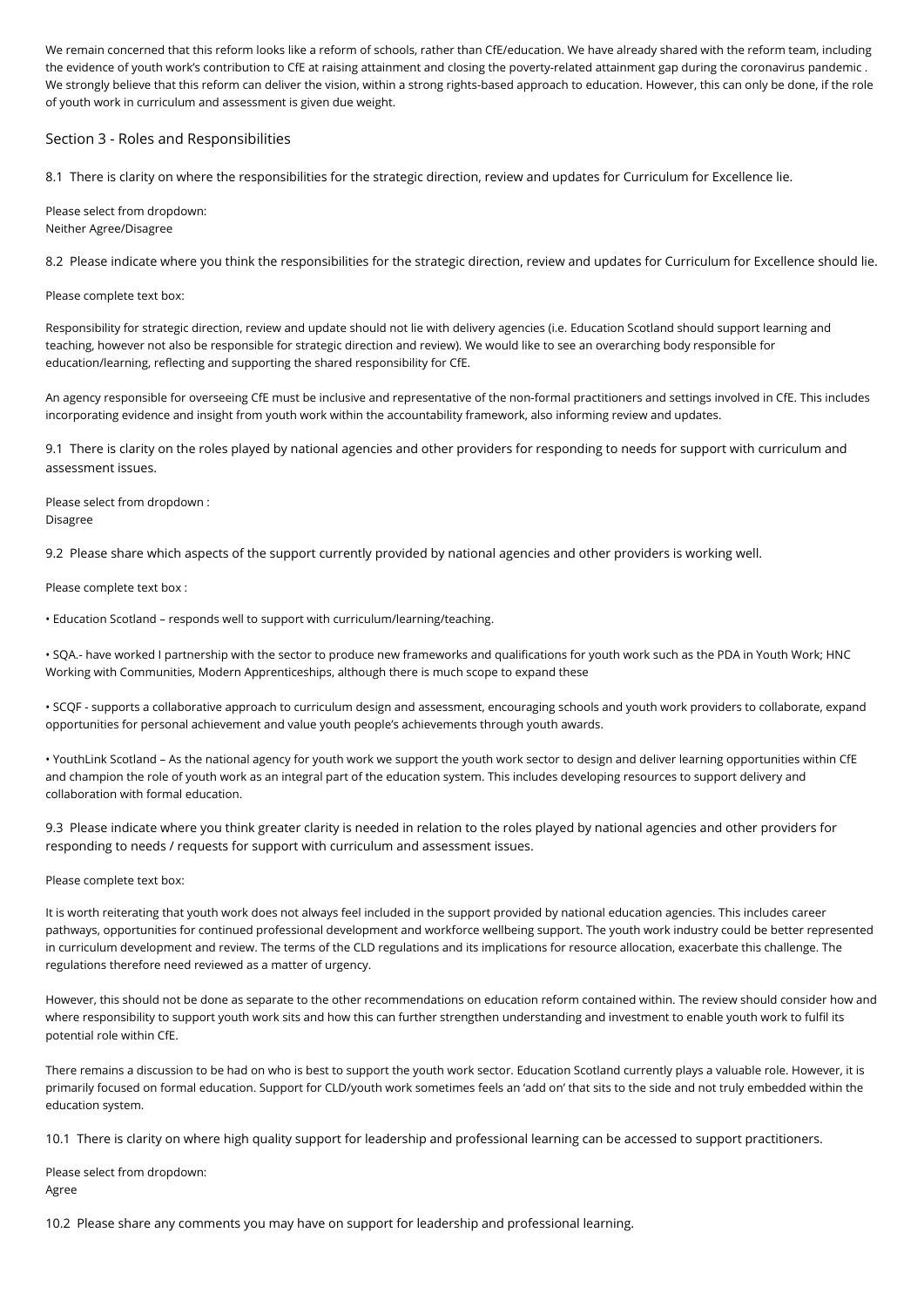### Please complete the text box:

Support for leadership and professional learning should be equally available across education practitioners. This includes resourcing career pathways and opportunities for professional learning for the CLD and the broader youth work sector.

11.1 There is sufficient trust with all stakeholders, including children, young people, parents & carers, so they are genuinely involved in decision making.

Please select from dropdown: Disagree

11.2 Please share any ideas you may have on how trust and decision making can be further improved.

Please complete text box :

• Recognition of youth work's role within the system – with equitable investment and inclusion in discussions to consider curriculum development, review and approaches to assessment/measuring progress

• Support from national bodies to further embed youth work within the accountability framework for CfE. This would include exploring and resourcing the development of common impact measurement framework and how youth work can enhance the measurement of progress under health and wellbeing • Investment in youth work's role around learner participation, as an integral and ongoing element of curriculum review. And as part of the curriculum experience for all learners

• Ensuring youth work is recognised and resourced as a critical component in building a confident, skilled and compassionate young workforce, as outlined as part of the co-production of the upcoming National Youth Work Strategy 2021-2026.

12.1 Independent inspection has an important role to play in scrutiny and evaluation, enhancing improvement and building capacity.

Please select from dropdown : Strongly Agree

12.2 Please give examples of how you would like to see scrutiny and evaluation being carried out in future.

# Please complete text box:

• Consideration of the role of youth work in supporting the scrutiny process and evidence gathering within inspections focused on 'education' rather than institution

• Embed youth work within the scrutiny and evaluation framework for CfE. This would include exploring and resourcing the development of common impact measurement framework and how youth work can enhance the measurement of progress under health and wellbeing • Greater focus on inspection of/across learning communities, rather than by institution which reinforces the separation within the system.

13 Please share any additional comments on roles and responsibilities in Scotland's education system.

### Please complete text box:

Youth workers tell Youthlink Scotland that they do not always feel included in the support provided by national education agencies, for other parts of the system. This includes career pathways, opportunities for continued professional development and workforce wellbeing support. The sector needs to be better represented in curriculum development and review. The terms of the CLD regulations, and its implications for resource allocation, exacerbate this challenge and so the regulations need reviewed as a matter of urgency.

### Specifically, we seek:

• Recognition of youth work's role within the education system with resource commensurate with this approach

• Consideration of the role of youth work in supporting the scrutiny process and evidence gathering within inspections focused on 'education' rather than institution

• Youth work to be included in a curriculum and assessment agency. This includes being involved in discussions to consider curriculum development, review and approaches to assessment/measuring progress

• Support from national bodies to further embed youth work within the accountability framework for CfE. This would include exploring and resourcing the development of common impact measurement framework and how youth work can enhance the measurement of progress under health and wellbeing • Investment in youth work's role around learner participation, as an integral and ongoing element of curriculum review. And as part of the curriculum experience for all learners.

• Further ensuring youth work is recognised and resourced as a critical component in building a confident, skilled and compassionate young workforce, as outlined in the National Youth Work Strategy 2021-2026.

# Section 4 - Replacing the Scottish Qualifications Authority and reforming Education Scotland

14 Please share any comments or suggestions you have on this proposed reform below.

Please complete text box :

a) the approach this reform should take (for example what form should this agency take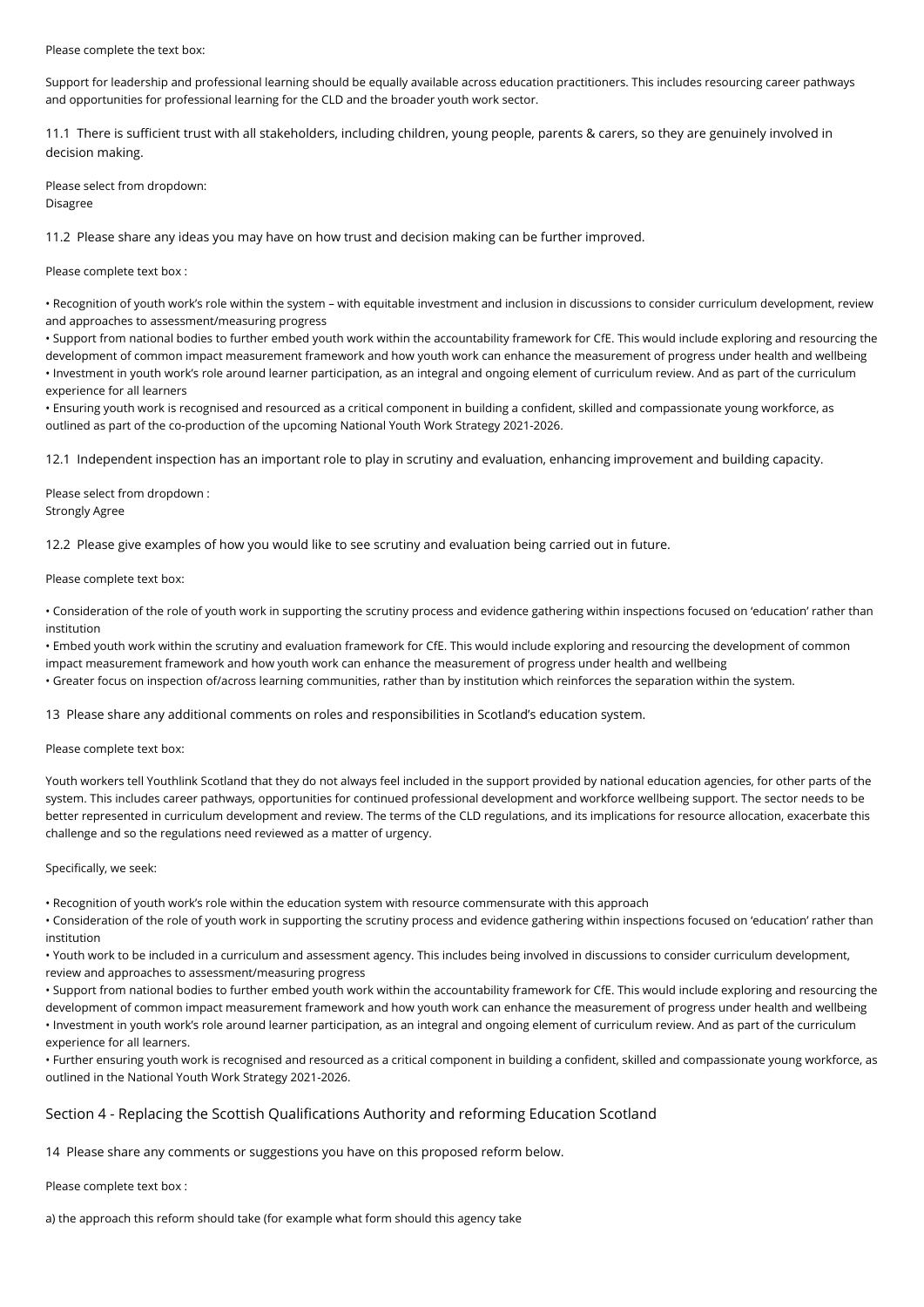A national learning body reflecting and supporting the shared responsibility for CfE across settings/sector, including the youth work sector as a distinct and strategic partner.

Removing the scrutiny function and ensuring independence is key. It will be important to consider how the role of other inspection & scrutiny bodies such as the Care Inspectorate and Audit Scotland overlap. Important also that CLD inspections and the role of CLD in school inspections is maintained.

b) the opportunities these reforms could present (for example the development of a new national approach to inspection including alignment with other scrutiny functions)

Greater focus on inspection of/across learning communities, encouraging and supporting collaboration across the system.

c) the risks associated with any reform (for example whether the independence of the inspectorate could be jeopardised by change)

That the reform will continue to reinforce a narrow/formal view of CfE as described within our response.

d) how any risks might be mitigated

Strong strategic direction which supports implementation of the vision for CfE.

e) the timescales over which these reforms should take place.

As soon as is practicable, however the focus should be on getting it right, as we might not be presented with this opportunity for some time to come.

15 Please share any comments or suggestions you have on how the functions currently housed in Education Scotland could be reformed.

Please complete text box :

a) the approach this reform should take (for example which functions should continue to sit within a reformed Education Scotland and are there any functions which could be carried out elsewhere)

Clarity over the extent of Education Scotland's role and remit in supporting the CLD workforce, with clearer recognition of the role and remits of agencies such as CLD Standards Council; CLDMS, YouthLink Scotland and others.

b) the opportunities reform could present (for example should more prominence be given to aspects of Education Scotland's role)

Defer to Education Scotland and other relevant colleagues.

c) the risks associated with any reform (for example disruption of service to education establishments and settings)

There is a risk of perceived rupture within the system. However, arguably, young people are already not getting the best from their education just now. Therefore, the transition period and storming periods required will be worth it to rectify inequity among young learners already found within the system and exacerbated by COVID19.

### d) how any risks might be mitigated

Clear and consistent communication from the review team that includes re-stating the positive aims of the consultation process and including key partners within the review and messaging process.

e) the timescales over which these reforms should take place.

As soon as practicably possible.

16 Please share any comments or suggestions you have on this proposed reform below.

Please complete text box:

a) the approach this reform should take (for example could a function be carried out elsewhere)

n/a

b) the opportunities these reforms could present (for example should more prominence be given to an aspect of SQA's role)

n/a

c) the risks associated with any reform (for example loss of income, confusion as to system of awards in Scotland)

Short term focus on change/righting wrongs within the system should result in the system young people are entitled to in the first place.

Risks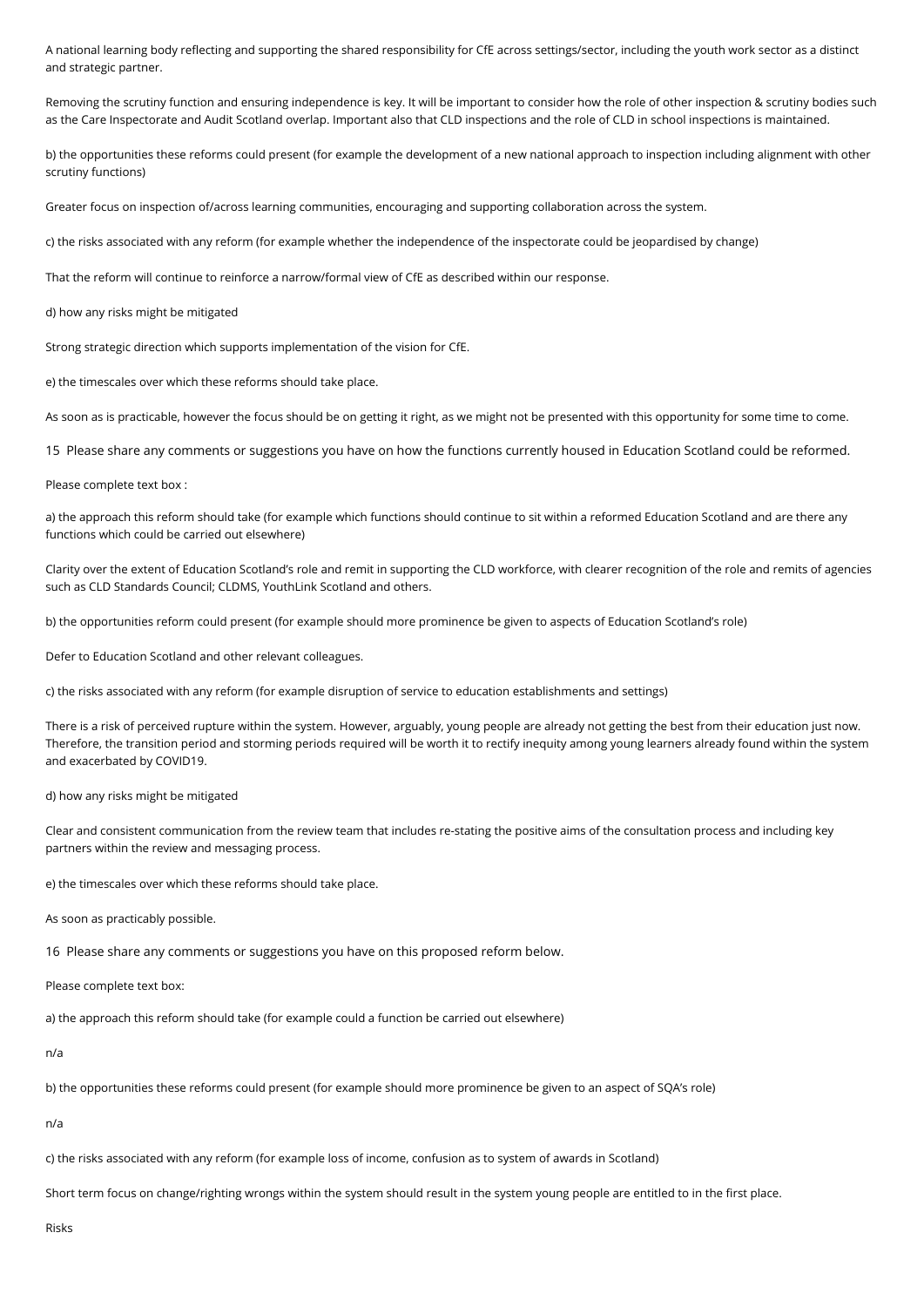That a similarly narrow view of curriculum and assessment will be replicated, without recognition of youth work's role, or the use of a broader range of qualifications – particularly those not owned by the national agency.

• Resources/capacity/investment is not streamlined to ensure a broader range of qualifications are available and accessible to young people • That there will be no equitable investment and inclusion for youth work in discussions to consider curriculum development, review and approaches to assessment/measuring progress.

d) how any risks might be mitigated

Focus should remain on the positive outcomes resulting from the changes. It is a bigger risk to remain on the current trajectory where the coronavirus pandemic has highlighted and exacerbated inequality within the education system.

e) the timescales over which these reforms should take place

As soon as is practicable, but not at the expense of ensuring parity of esteem for youth work as an integral partner within the education system.

17 Please share any comments or suggestions you have on this proposed reform below.

Please complete text box :

a) the approach this reform should take (for example are there alternative models for this reform?)

n/a

b) the opportunities these reforms could present (for example what should the role of the new agency be?)

There is an opportunity for a national learning body to reflect and support the shared responsibility for CfE across settings/sector, including the youth work sector, as a distinct and strategic partner. This would reflect a renewed inspection service with greater focus on learning communities, encouraging and supporting collaboration across the system. Additionally, it presents an opportunity for greater involvement of young people in decision making around their education, working alongside practitioners as part of the process. The system should be subject to periodic review so there is flexibility to react and improve on any issues arising. This in turn will mitigate some of the risks inherent in any change at a system wide level.

c) the risks associated with any reform

There is a greater risk continuing with business as usual. The focus should therefore remain on the potential of the renewed system at benefitting more of Scotland's young people and the key role of youth work in this aim.

d) how any risks might be mitigated

Risk assessments included as a standing item with accountability assigned to key review leads for its monitoring.

e) the timescales over which these reforms should take place

As soon as practicably possible.

About you

Full name or group name?

Please complete the text box:

Kevin Kane, Policy and Research Manager, YouthLink Scotland.

What is your email address?

Email: kkane@youthlinkscotland.org

Are you responding as an individual, group or an organisation?

Organisation

What is your organisation?

Organisation: YouthLink Scotland

If responding as an individual or group, which of the following best describes your role in the education system?